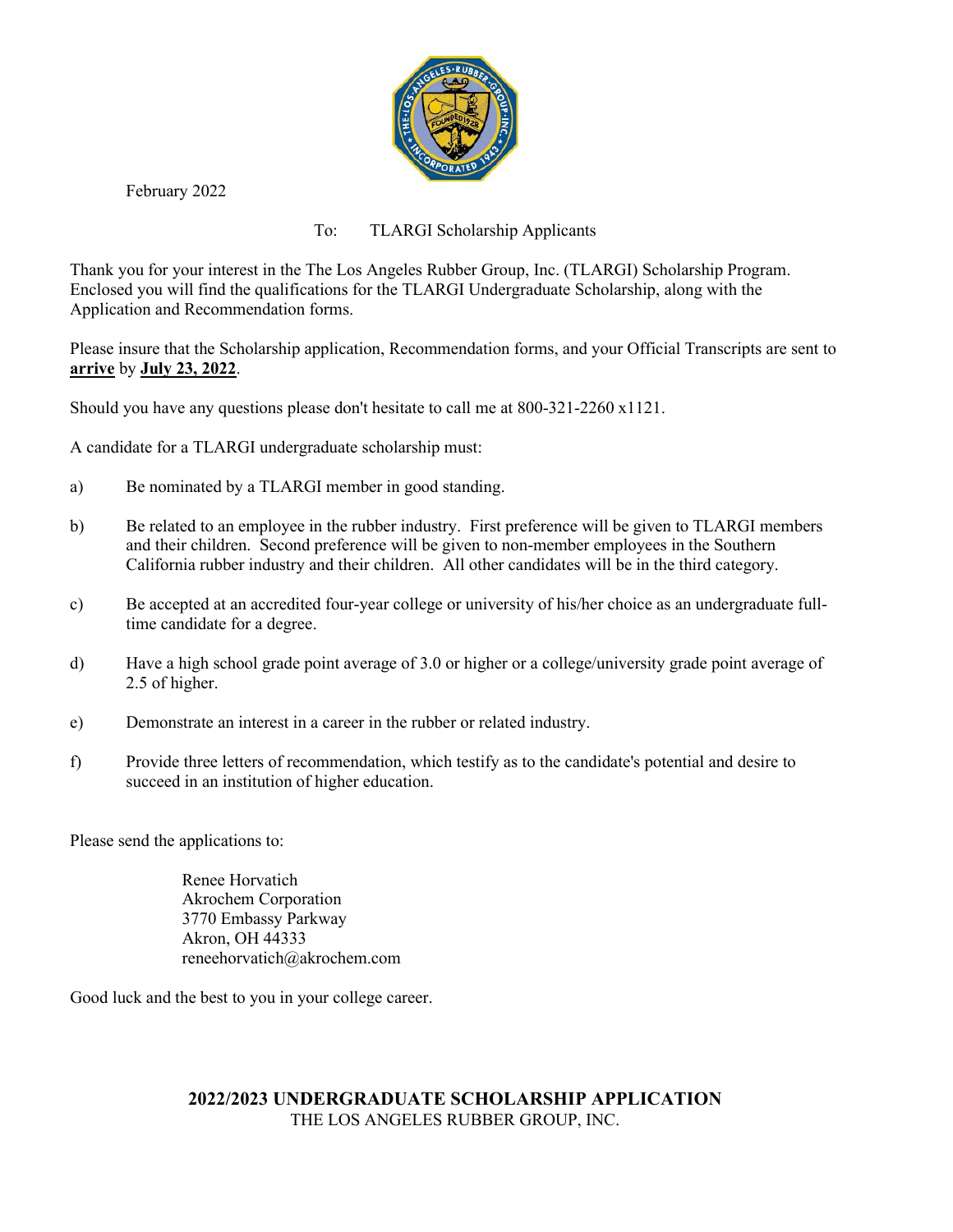

|              |                   | Name                                                 |                                                                                                                                                                                                                                                                    |          |          | Date of Birth                                                                                                      |
|--------------|-------------------|------------------------------------------------------|--------------------------------------------------------------------------------------------------------------------------------------------------------------------------------------------------------------------------------------------------------------------|----------|----------|--------------------------------------------------------------------------------------------------------------------|
|              | (Last)<br>Address |                                                      | (First)                                                                                                                                                                                                                                                            | (Middle) |          |                                                                                                                    |
|              | (Street)          |                                                      |                                                                                                                                                                                                                                                                    |          |          |                                                                                                                    |
|              |                   | (City) (State) (ZIP)                                 |                                                                                                                                                                                                                                                                    |          |          |                                                                                                                    |
|              |                   |                                                      |                                                                                                                                                                                                                                                                    |          |          |                                                                                                                    |
|              |                   |                                                      |                                                                                                                                                                                                                                                                    |          |          |                                                                                                                    |
|              |                   | Colleges                                             |                                                                                                                                                                                                                                                                    |          |          |                                                                                                                    |
|              |                   |                                                      |                                                                                                                                                                                                                                                                    |          |          |                                                                                                                    |
|              |                   |                                                      |                                                                                                                                                                                                                                                                    |          |          |                                                                                                                    |
|              |                   |                                                      | Freshman Sophomore Junior Senior (@ College                                                                                                                                                                                                                        |          |          |                                                                                                                    |
|              |                   |                                                      |                                                                                                                                                                                                                                                                    |          |          | Major/Minor Expected Graduation Expected Degree Bachelor's                                                         |
| Relationship |                   |                                                      |                                                                                                                                                                                                                                                                    |          | Employer |                                                                                                                    |
|              |                   | organizational activities, teaching experience, etc. | <b>ACTIVITIES INFORMATION (ATTACH SECOND SHEET)</b><br>Careers, such as honors, awards, certificates, publications, hobbies, community involvement, volunteer work,                                                                                                |          |          | Please describe any accomplishments/activities in which you have been involved during your High School and College |
|              |                   |                                                      | PERSONAL STATEMENT (ATTACH AN ADDITIONAL SHEET)<br>Please write a brief statement describing your interest in obtaining a scholarship. Comment on your educational<br>/professional goals and how you intend to reach them. How will you put your training to use? |          |          |                                                                                                                    |
| KNOWLEDGE.   |                   |                                                      | I CERTIFY THAT ALL INFORMATION IN THIS APPLICATION IS CORRECT TO THE BEST OF MY                                                                                                                                                                                    |          |          |                                                                                                                    |

(Signature of Student) (Date)

## **2022/2023 UNDERGRADUATE SCHOLARSHIP APPLICATION**

 $\mathcal{L}_\mathcal{L} = \mathcal{L}_\mathcal{L} = \mathcal{L}_\mathcal{L} = \mathcal{L}_\mathcal{L} = \mathcal{L}_\mathcal{L} = \mathcal{L}_\mathcal{L} = \mathcal{L}_\mathcal{L} = \mathcal{L}_\mathcal{L} = \mathcal{L}_\mathcal{L} = \mathcal{L}_\mathcal{L} = \mathcal{L}_\mathcal{L} = \mathcal{L}_\mathcal{L} = \mathcal{L}_\mathcal{L} = \mathcal{L}_\mathcal{L} = \mathcal{L}_\mathcal{L} = \mathcal{L}_\mathcal{L} = \mathcal{L}_\mathcal{L}$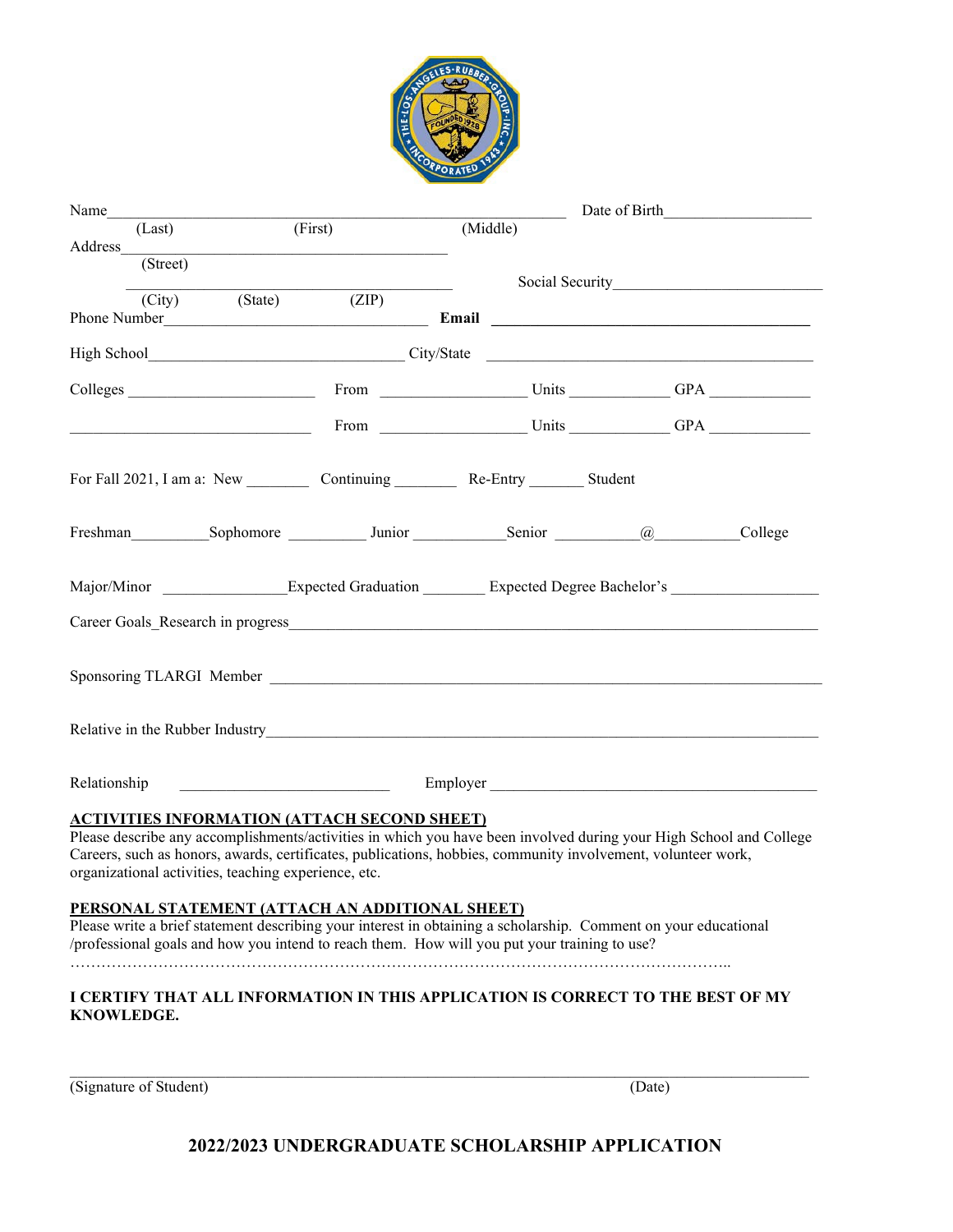## **THE LOS ANGELES RUBBER GROUP, INC.**

| $PHONE$ ( )                                                               |
|---------------------------------------------------------------------------|
|                                                                           |
|                                                                           |
| 1. HOW WELL, HOW LONG, AND IN WHAT CAPACITY HAVE YOU KNOWN THE APPLICANT? |
|                                                                           |
|                                                                           |
|                                                                           |

**2. IN COMPARISON WITH OTHER SCHOLARSHIP APPLICANTS WHO YOU HAVE KNOWN, HOW WOULD YOU RATE THE APPLICANT IN THE FOLLOWING AREAS? IF YOU ARE NOT ABLE TO EVALUATE A GIVEN AREA, PLEASE LEAVE BLANK.**

|                                      | <b>OUTSTANDING</b><br>(Top 1%) | <b>EXCELLENT</b><br>(Top 10%) | <b>VERY GOOD</b><br>(Top 25%) | <b>AVERAGE</b><br>(Mid 50%) | <b>BELOW</b><br><b>AVERAGED</b><br>(Bottom 25%) |
|--------------------------------------|--------------------------------|-------------------------------|-------------------------------|-----------------------------|-------------------------------------------------|
|                                      |                                |                               |                               |                             |                                                 |
| <b>LEADERSHIP</b>                    |                                |                               |                               |                             |                                                 |
| <b>INITIATIVE</b>                    |                                |                               |                               |                             |                                                 |
| <b>MOTIVATION</b>                    |                                |                               |                               |                             |                                                 |
| <b>ENTHUSIASM</b>                    |                                |                               |                               |                             |                                                 |
| <b>CREATIVITY</b>                    |                                |                               |                               |                             |                                                 |
| <b>ADAPTABILITY</b>                  |                                |                               |                               |                             |                                                 |
| <b>MATURITY</b>                      |                                |                               |                               |                             |                                                 |
| <b>EMOTIONAL</b><br><b>STABILITY</b> |                                |                               |                               |                             |                                                 |